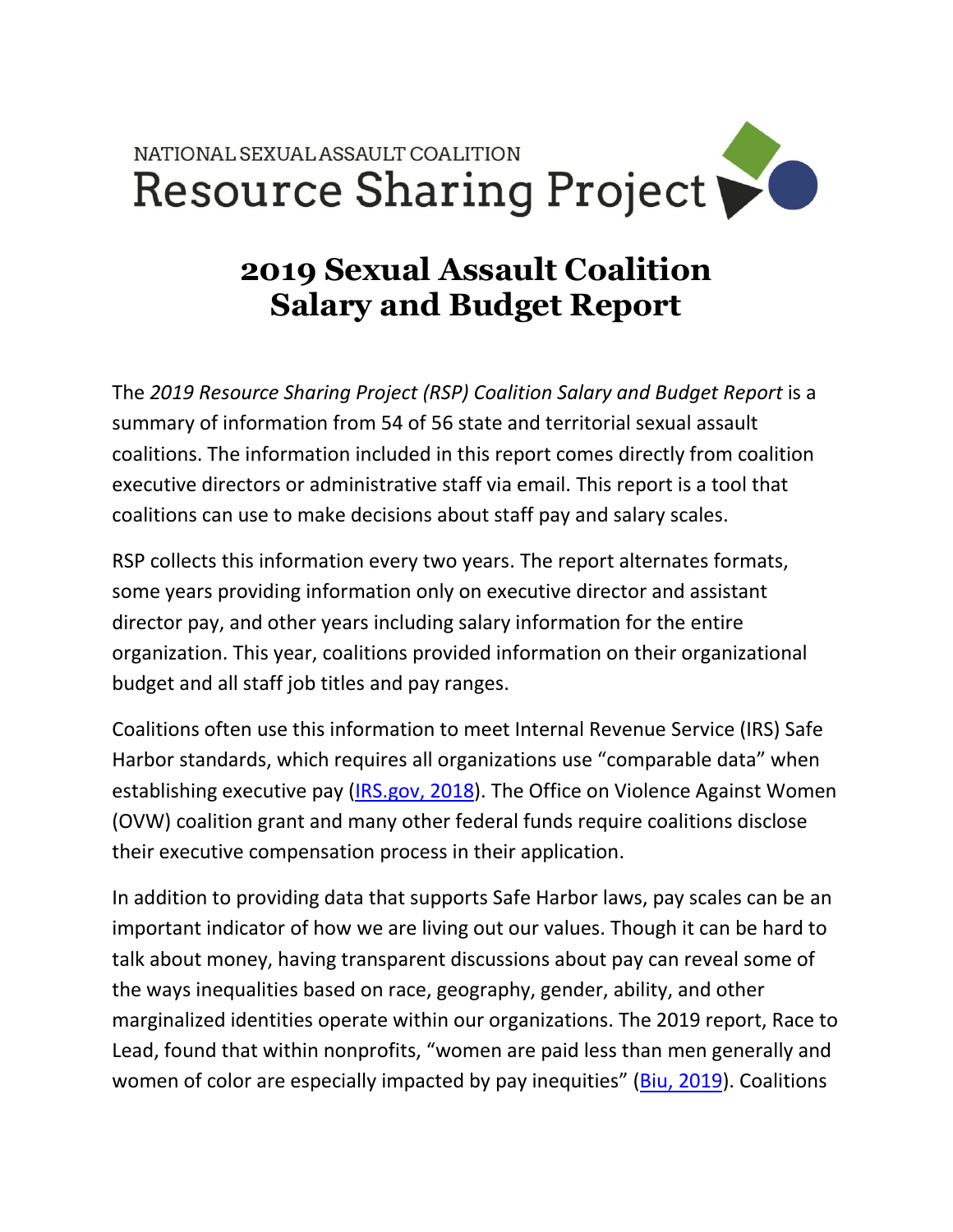can use tools like the salary report to periodically guide internal conversations about budget and compensation growth goals.

To protect the confidentiality of individual coalition salary information, we entered all responses into a spreadsheet, grouped them by similar job titles, and averaged the results. Where coalitions provided a pay range, the average of that salary range was used in the calculation of the larger average. The averages were then assembled into the chart that makes up the majority of this report.

Salary information is segmented by full time, part time, contractor, and hourly rates. Some positions paid hourly are full time employees. Others are not. Coalitions did not always provide us this information.

Finally, the number of coalitions reporting a type of position does not indicate how many people share the job title. For example, a single coalition may have several staff attorneys or program specialists. Ranges, averages, and hourly rates may represent more than one employee per title. When known, we entered information for each person in the staff position to give a more accurate average. For example, if one coalition reported six TA specialists, we included each of those TA specialist's salaries in calculating the average pay, but only counted the coalition once for the "# of Coalitions Reporting" section of the table below.

| <b>2019 RSP Coalition Salary Chart</b> |                   |                 |          |           |                   |               |
|----------------------------------------|-------------------|-----------------|----------|-----------|-------------------|---------------|
| <b>Position</b>                        | #                 | <b>FT Range</b> | FT Avg.  | <b>PT</b> | <b>Contractor</b> | <b>Hourly</b> |
|                                        | <b>Coalitions</b> |                 |          | Range     |                   |               |
|                                        | <b>Reporting</b>  |                 |          |           |                   |               |
| Executive                              | 54                | \$50,000-       | \$91,481 | \$52,500  |                   |               |
| <b>Director</b>                        |                   | \$177,278       |          |           |                   |               |
| Assistant                              | 26                | \$55,000-       | \$73,283 | \$23,743  |                   |               |
| Director                               |                   | \$122,874       |          |           |                   |               |
| Prevention                             | 7                 | \$42,986-       | \$64,617 |           |                   |               |
| <b>Director</b>                        |                   | \$93,951        |          |           |                   |               |
| Prevention                             | 13                | \$35,000-       | \$50,412 |           |                   |               |
| Coordinator                            |                   | \$72,679        |          |           |                   |               |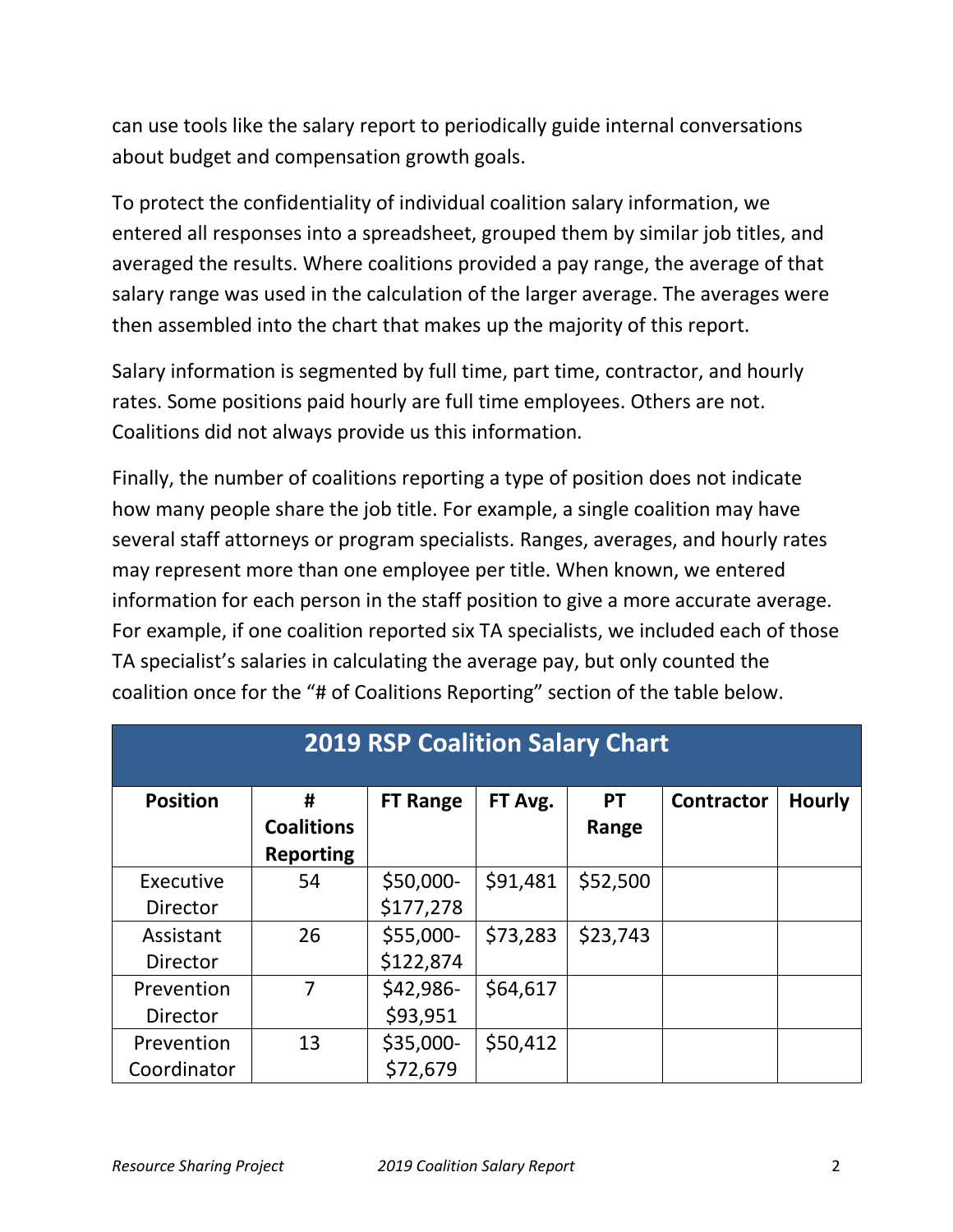| <b>Position</b> | #                 | <b>FT Range</b> | FT Avg.  | <b>PT</b>  | <b>Contractor</b> | <b>Hourly</b> |
|-----------------|-------------------|-----------------|----------|------------|-------------------|---------------|
|                 | <b>Coalitions</b> |                 |          | Range      |                   |               |
|                 | <b>Reporting</b>  |                 |          |            |                   |               |
| Prevention      | 7                 | \$35,700-       | \$49,387 | \$12,000   |                   | \$15          |
| Specialist      |                   | \$79,000        |          |            |                   |               |
| Prevention      | $\mathbf{1}$      | \$48,000-       | \$56,500 |            |                   | $$15-$        |
| Other           |                   | \$65,000        |          |            |                   | \$28          |
| Policy          | 15                | \$44,244-       | \$68,247 |            |                   |               |
| Director        |                   | \$93,072        |          |            |                   |               |
| Policy          | $\overline{4}$    | \$39,556-       | \$48,815 |            |                   | \$20-         |
| Coordinator     |                   | \$59,334        |          |            |                   | \$25          |
| Policy          | 3                 | \$35,000-       | \$52,977 |            |                   |               |
| Specialist      |                   | \$63,000        |          |            |                   |               |
| Policy Other    | 6                 | \$38,000-       | \$49,250 | \$35,000-  | \$24,300          | $$15-$        |
|                 |                   | \$55,000        |          | \$85,979   |                   | \$28          |
| Membership      | 5                 | \$54,384-       | \$62,500 | \$58,663   |                   |               |
| Director        |                   | \$85,000        |          |            |                   |               |
| Membership      | 3                 | \$31,200-       | \$41,694 |            |                   |               |
| Coordinator     |                   | \$50,400        |          |            |                   |               |
| Membership      | 5                 | \$47,500-       | \$48,379 |            |                   |               |
| Specialist      |                   | \$54,000        |          |            |                   |               |
| <b>Training</b> | 11                | \$50,000-       | \$60,391 | \$45,760   |                   |               |
| <b>Director</b> |                   | \$80,000        |          |            |                   |               |
| <b>Training</b> | 19                | \$35,000-       | \$48,030 |            |                   |               |
| Coordinator     |                   | \$67,500        |          |            |                   |               |
| <b>Training</b> | 7                 | \$38,579-       | \$50,029 |            |                   |               |
| Specialist      |                   | \$63,000        |          |            |                   |               |
| <b>Training</b> | 3                 | \$30,000-       | \$48,500 | \$14,968   |                   | $$15-$        |
| Other           |                   | \$65,000        |          |            |                   | \$28          |
| <b>Fiscal</b>   | 17                | \$40,000-       | \$74,200 | \$88,500   |                   |               |
| Director        |                   | 101,295         |          |            |                   |               |
| <b>Fiscal</b>   | 9                 | \$40,000-       | \$56,145 |            |                   |               |
| Manager         |                   | \$82,700        |          |            |                   |               |
| <b>Fiscal</b>   | 5                 | \$43,990-       | \$46,747 | $$26,520-$ |                   | \$18          |
| Coordinator     |                   | \$49,000        |          | \$37,400   |                   |               |
| Bookkeeper      | 5                 | \$31,200-       | \$43,382 | \$30,000-  |                   | \$22.66       |
|                 |                   | \$65,000        |          | \$40,000   |                   |               |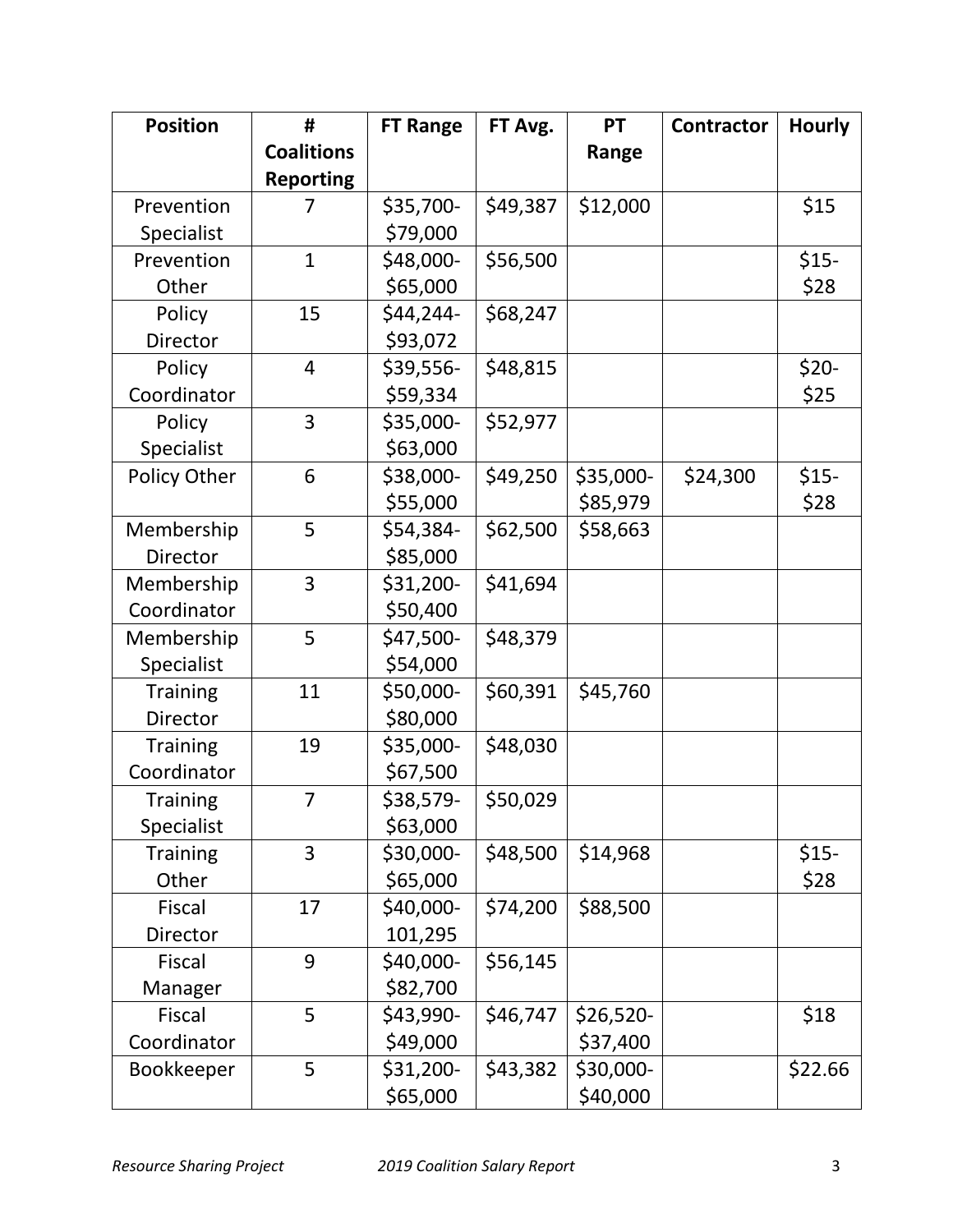| <b>Position</b>               | #                 | <b>FT Range</b> | FT Avg.  | <b>PT</b> | <b>Contractor</b> | <b>Hourly</b> |
|-------------------------------|-------------------|-----------------|----------|-----------|-------------------|---------------|
|                               | <b>Coalitions</b> |                 |          | Range     |                   |               |
|                               | <b>Reporting</b>  |                 |          |           |                   |               |
| Accountant                    | 9                 | \$54,575-       | \$62,190 | \$52,500- |                   | $$20-$        |
|                               |                   | \$69,000        |          | \$80,643  |                   | \$81.25       |
| Contract                      | $\overline{4}$    | \$42,199-       | \$58,472 | \$70,351  |                   |               |
| Management                    |                   | \$82,066        |          |           |                   |               |
| <b>Fiscal Other</b>           | 13                | \$18,000-       | \$44,155 | \$22,996- | \$315             | \$28.65       |
|                               |                   | \$80,000        |          | \$63,000  |                   |               |
| Legal                         | 13                | \$41,000-       | \$66,669 | \$60,840- |                   |               |
|                               |                   | \$103,000       |          | \$80,030  |                   |               |
| <b>Staff</b>                  | 20                | \$45,000-       | \$61,061 | \$31,252- |                   |               |
| Attorney                      |                   | \$92,000        |          | \$56,650  |                   |               |
| Legal                         | 8                 | \$36,000-       | \$46,403 |           |                   | \$20.25       |
| Advocates                     |                   | \$66,671        |          |           |                   |               |
| Legal Other                   | 8                 | \$33,000-       | \$41,704 | \$50,000  |                   | \$12          |
|                               |                   | \$63,000        |          |           |                   |               |
| Communications                | 10                | \$40,000-       | \$59,760 |           |                   |               |
| & Marketing                   |                   | \$106,923       |          |           |                   |               |
| Director<br>Communications    |                   |                 |          |           |                   |               |
| & Marketing                   | $\overline{2}$    | \$42,267-       | \$48,917 |           |                   |               |
| Manager                       |                   | \$63,401        |          |           |                   |               |
| Communications                | 9                 | \$40,000-       | \$47,499 |           | \$45,500          | \$40          |
| & Marketing                   |                   | \$65,000        |          |           |                   |               |
| Coordinator<br>Communications | 12                |                 |          |           |                   | $$15-$        |
| & Marketing                   |                   | \$30,000-       | \$45,384 | \$26,000- |                   |               |
| Specialist                    |                   | \$65,000        |          | \$54,500  |                   | \$50          |
| Development                   | 5                 | \$40,000-       | \$62,417 |           |                   | $$15-$        |
| & Fundraising                 |                   | \$88,000        |          |           |                   | \$28          |
| SANE-related                  | 10                | \$30,000-       | \$66,100 | \$12,000- | \$58,240          |               |
|                               |                   | \$103,000       |          | \$22,050  |                   |               |
| SART-related                  | 6                 | \$45,900-       |          |           |                   |               |
|                               |                   | \$54,080        |          |           |                   |               |
| Community-                    | 4                 | \$43,043-       | \$63,202 |           |                   |               |
| <b>Specific TA</b>            |                   | \$100,608       |          |           |                   |               |
| Director                      |                   |                 |          |           |                   |               |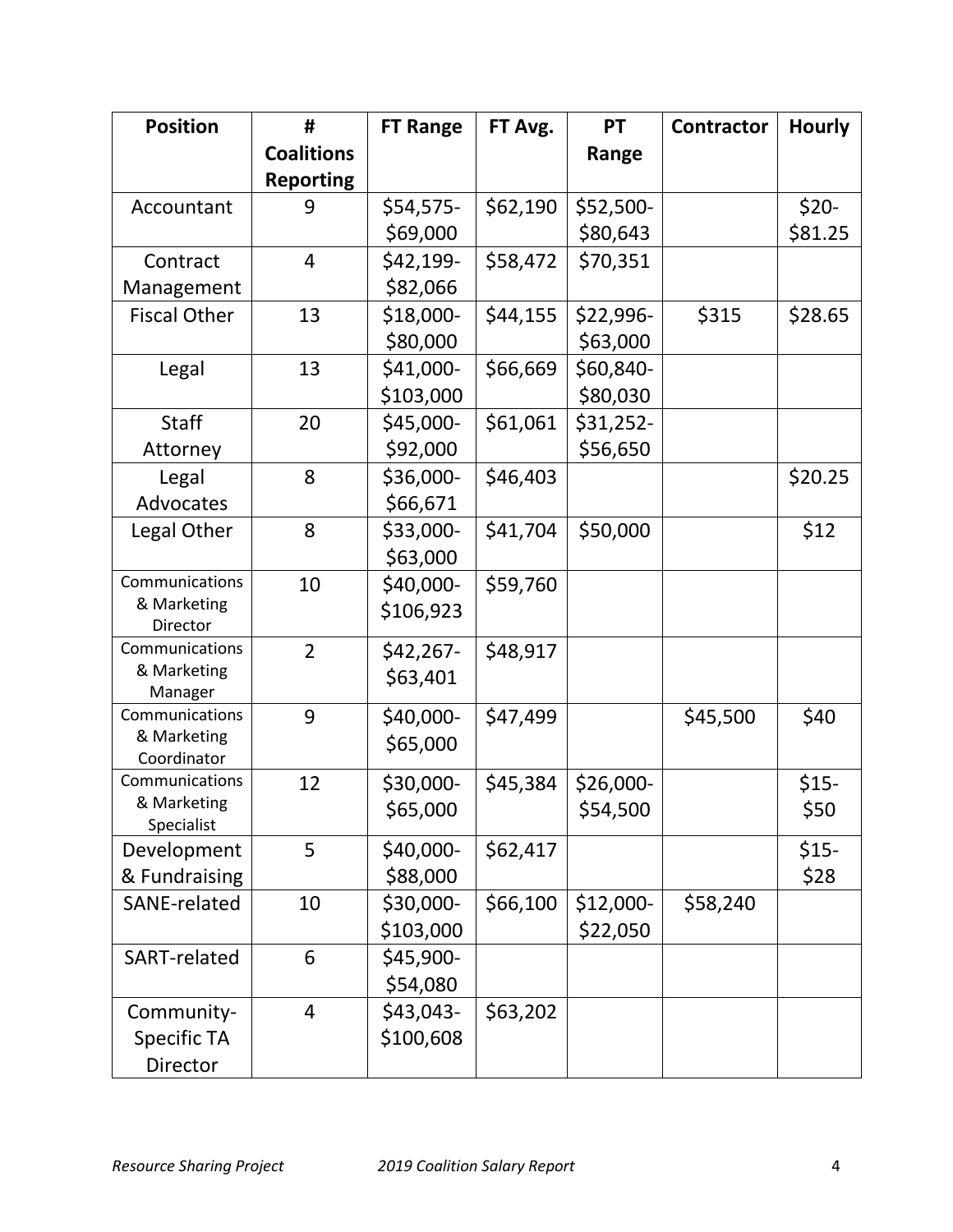| <b>Position</b>         | #                 | <b>FT Range</b> | FT Avg.  | <b>PT</b> | <b>Contractor</b> | <b>Hourly</b> |
|-------------------------|-------------------|-----------------|----------|-----------|-------------------|---------------|
|                         | <b>Coalitions</b> |                 |          | Range     |                   |               |
|                         | <b>Reporting</b>  |                 |          |           |                   |               |
| Community-              | 15                | \$35,359-       | \$47,646 | \$57,817  |                   | \$20.38       |
| <b>Specific TA</b>      |                   | \$62,500        |          |           |                   |               |
| Coordinator             |                   |                 |          |           |                   |               |
| Community-              | $\overline{4}$    | \$28,000-       | \$48,199 |           |                   |               |
| <b>Specific TA</b>      |                   | \$58,000        |          |           |                   |               |
| Specialist              |                   |                 |          |           |                   |               |
| Community-              | 4                 | \$35,000-       | \$49,167 | \$31,500- |                   |               |
| <b>Specific TA</b>      |                   | \$70,000        |          | \$41,500  |                   |               |
| Other                   |                   |                 |          |           |                   |               |
| <b>TA Director</b>      | 9                 | \$34,440-       | \$60,489 |           |                   |               |
|                         |                   | \$88,000        |          |           |                   |               |
| <b>TA Manager</b>       | $\overline{7}$    | \$40,000-       | \$54,301 | \$79,418  |                   |               |
|                         |                   | \$72,000        |          |           |                   |               |
| <b>TA</b>               | 19                | \$35,700-       | \$48,667 | \$17,850- |                   | \$23.74       |
| Coordinator             |                   | \$65,000        |          | \$70,503  |                   |               |
| <b>TA Specialist</b>    | 13                | \$30,000-       | \$45,393 |           |                   |               |
|                         |                   | \$72,000        |          |           |                   |               |
| <b>TA Assistant</b>     | $\overline{7}$    | \$20,800-       | \$36,081 |           |                   | $$10-$        |
|                         |                   | \$50,000        |          |           |                   | \$12          |
| Office                  | 5                 | \$42,199-       | \$65,497 |           |                   |               |
| Administrative          |                   | \$77,158        |          |           |                   |               |
| - Director              |                   |                 |          |           |                   |               |
| Office                  | $\overline{7}$    | \$32,032-       | \$45,795 |           |                   |               |
| Administrative          |                   | \$62,079        |          |           |                   |               |
| - Manager               |                   |                 |          |           |                   |               |
| Office                  | 11                | \$35,000-       | \$47,308 | \$33,000- |                   | $$15-$        |
| Administrative          |                   | \$65,000        |          | \$55,000  |                   | \$22.43       |
| - Coordinator<br>Office | $\mathbf{1}$      |                 |          |           |                   |               |
| Administrative          |                   | \$47,500        | \$47,500 |           |                   |               |
| $-$ Specialist          |                   |                 |          |           |                   |               |
| Office                  | 17                | \$25,000-       | \$34,559 | \$12,000- |                   | $$15-$        |
| Administrative          |                   | \$47,840        |          | \$28,600  |                   | \$20.81       |
| - Assistant             |                   |                 |          |           |                   |               |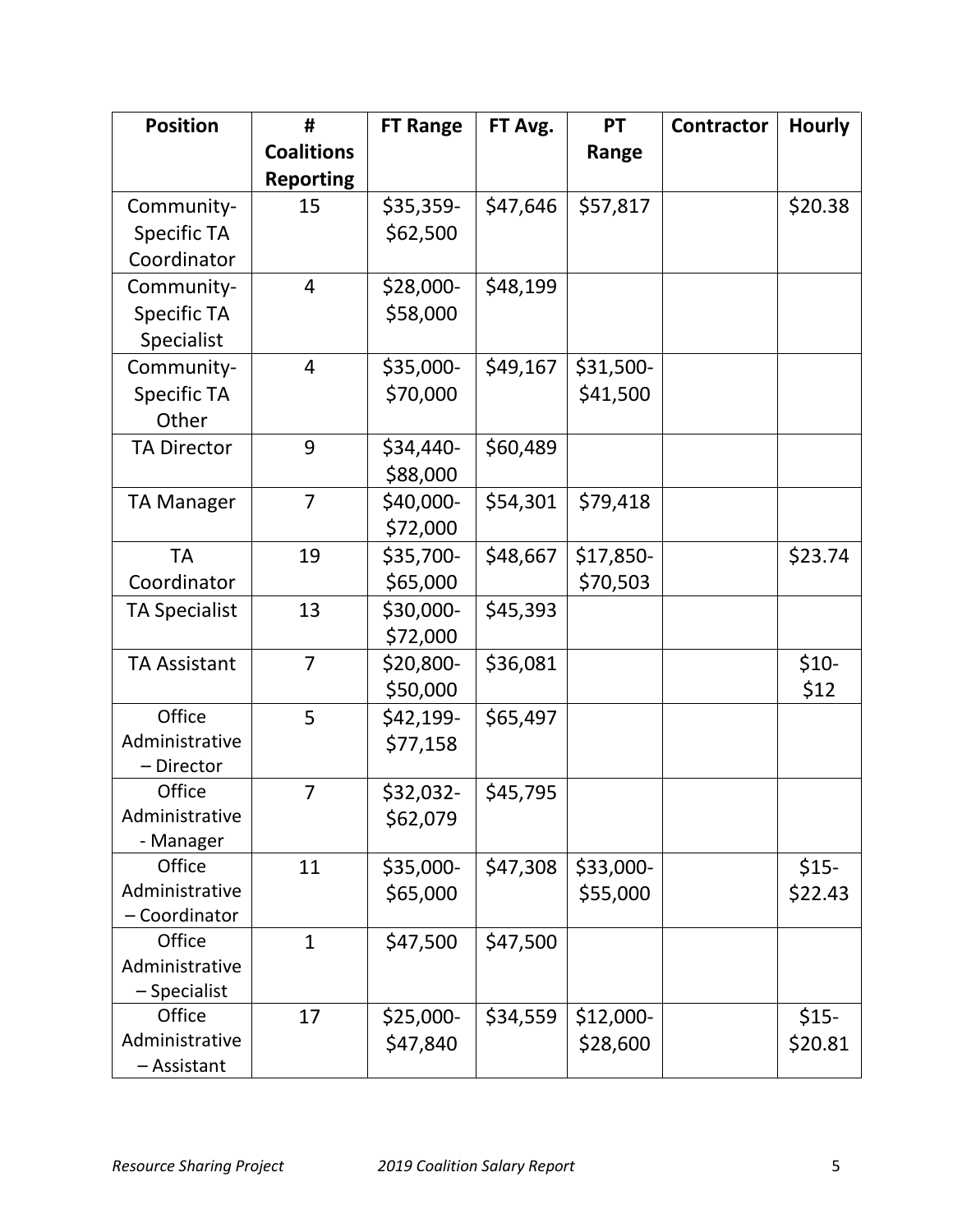| <b>Position</b> | #                 | <b>FT Range</b> | FT Avg.  | PT        | <b>Contractor</b> | <b>Hourly</b> |
|-----------------|-------------------|-----------------|----------|-----------|-------------------|---------------|
|                 | <b>Coalitions</b> |                 |          | Range     |                   |               |
|                 | <b>Reporting</b>  |                 |          |           |                   |               |
| Data, Tech,     | 10                | \$37,440-       | \$50,501 | \$30,000- | \$40,000          | \$20          |
| and IT          |                   | \$80,000        |          | \$41,600  |                   |               |
| Research &      | 6                 | \$40,000-       | \$64,814 |           |                   | \$60          |
| Evaluation      |                   | \$95,458        |          |           |                   |               |
| Director,       |                   |                 |          |           |                   |               |
| Manager, or     |                   |                 |          |           |                   |               |
| Coordinator     |                   |                 |          |           |                   |               |
| Research &      | $\overline{4}$    | \$42,000-       | \$45,933 | \$16,900  |                   | \$25          |
| Evaluation      |                   | \$49,000        |          |           |                   |               |
| Specialist or   |                   |                 |          |           |                   |               |
| Assistant       |                   |                 |          |           |                   |               |
| National        | 3                 | \$38,254-       | \$55,070 | \$74,589  |                   |               |
| Positions-      |                   | \$75,750        |          |           |                   |               |
| Director,       |                   |                 |          |           |                   |               |
| Manager, or     |                   |                 |          |           |                   |               |
| Coordinator     |                   |                 |          |           |                   |               |
| <b>National</b> | $\overline{3}$    | \$30,300-       | \$47,565 |           |                   |               |
| Positions-      |                   | \$75,212        |          |           |                   |               |
| Specialists,    |                   |                 |          |           |                   |               |
| Assistants, or  |                   |                 |          |           |                   |               |
| other           |                   |                 |          |           |                   |               |
| Social Change   | 5                 | \$39,000-       | \$56,554 |           |                   |               |
|                 |                   | \$85,000        |          |           |                   |               |
| Other           | 19                | \$37,580-       | \$50,056 | \$17,017- | \$49,000          | \$75          |
|                 |                   | \$69,000        |          | \$60,000  |                   |               |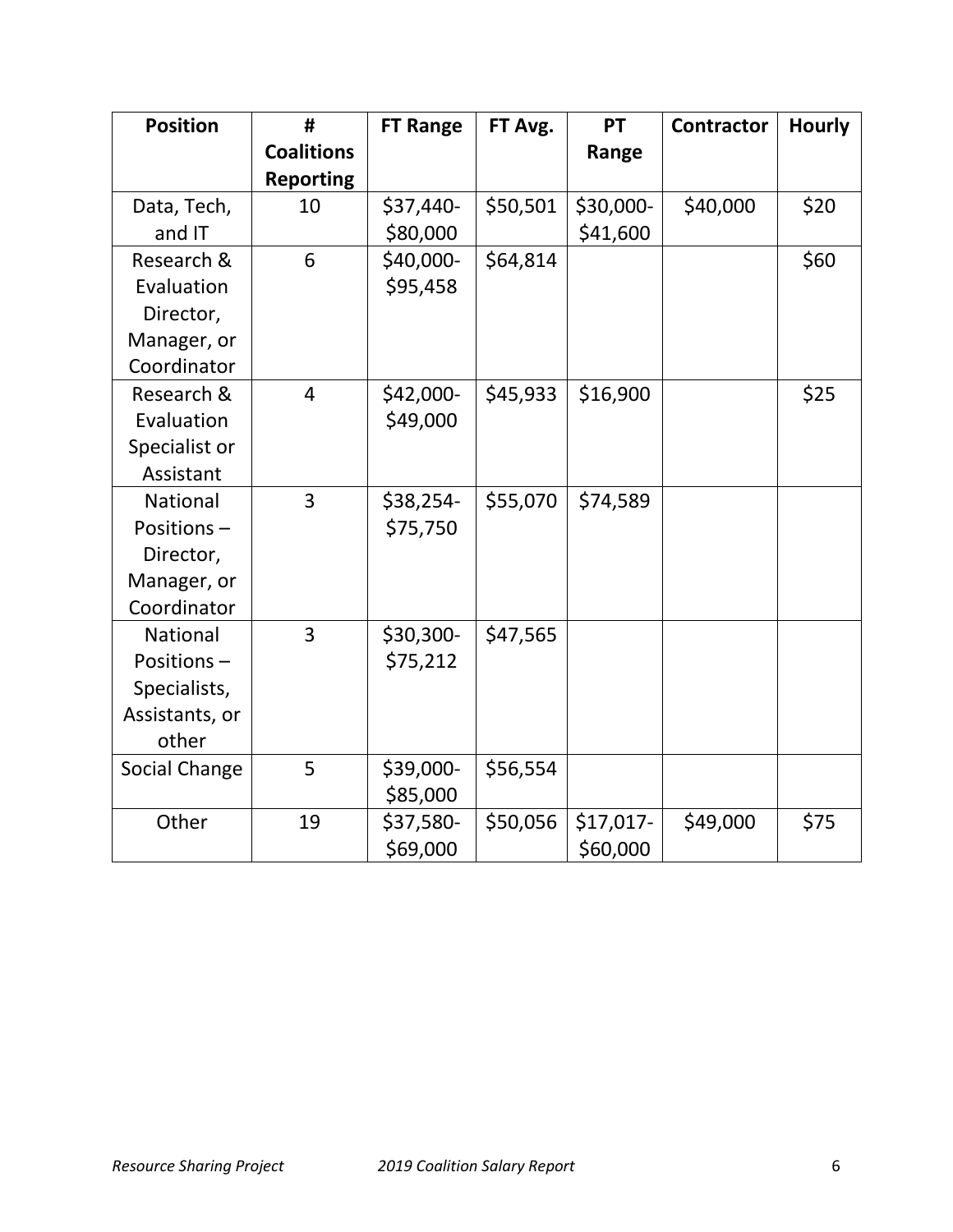53 coalitions submitted information about their organizational budgets.

Of the 53 coalitions that submitted organizational budget information, 27 budgets included money meant for distribution to local sexual assault programs such as Sexual Assault Services Formula Grant Program (SASP), Rape Prevention Education (RPE), or Victims of Crime Act (VOCA) funds. The amount of money coalitions passed through to local programs ranged from \$137,450 to \$25,267,158.

Operating budgets, or total budgets excluding any funds passed through to local programs, ranged from \$147,693 at the lowest to \$7,191,121 at the highest. This represents a growth in average budget and budget range from [2012,](http://www.resourcesharingproject.org/sites/resourcesharingproject.org/files/RSP_Org_Survey_1_Report_2012.pdf) based on budget information shared with RSP in previous salary and organizational reports.

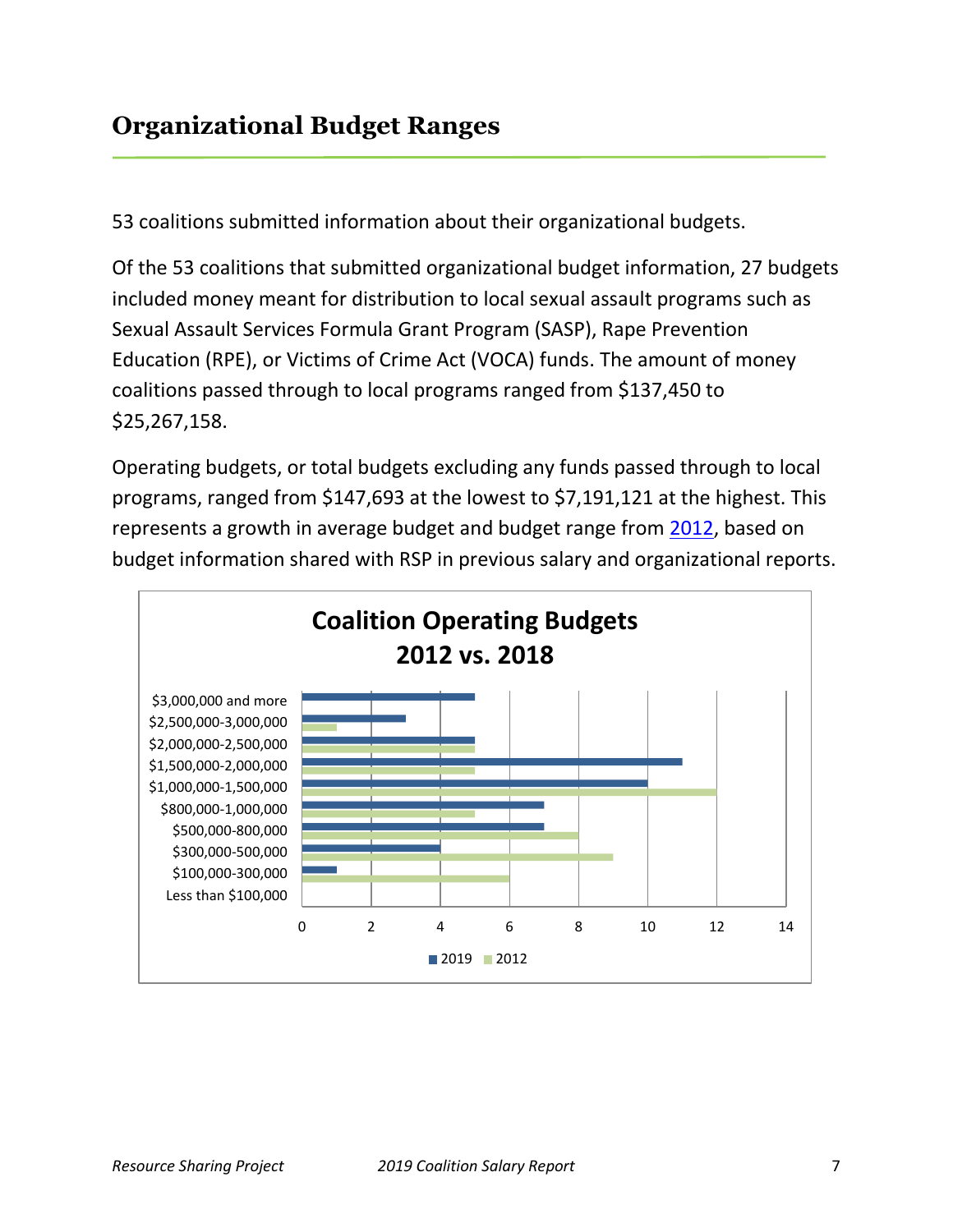| <b>Budget</b>                      | 2006        | 2012         | 2019         |
|------------------------------------|-------------|--------------|--------------|
| <b>Comparisons</b>                 | (47)        | (51)         | (54)         |
| <b>Operating Budget</b>            | $$74,373 -$ | $$100,000 -$ | $$147,693 -$ |
| <b>Ranges</b>                      | \$3,934,140 | \$2,800,000  | \$7,191,121  |
| <b>Operating Budget</b><br>Average | \$745,247   | \$1,059,779  | \$1,580,163  |

Operating budgets range in size for a number of reasons. Some coalitions may rely mostly on OVW sexual assault coalition grant awards. Some coalitions are dual domestic violence and sexual assault coalitions. Others receive additional federal grant monies, state/territory monies, and money raised through other sources such as foundations or membership dues. Budgets may also include funds to provide direct services, national training and technical assistance, prevention, or other large projects.



## **Operating Budget Distribution**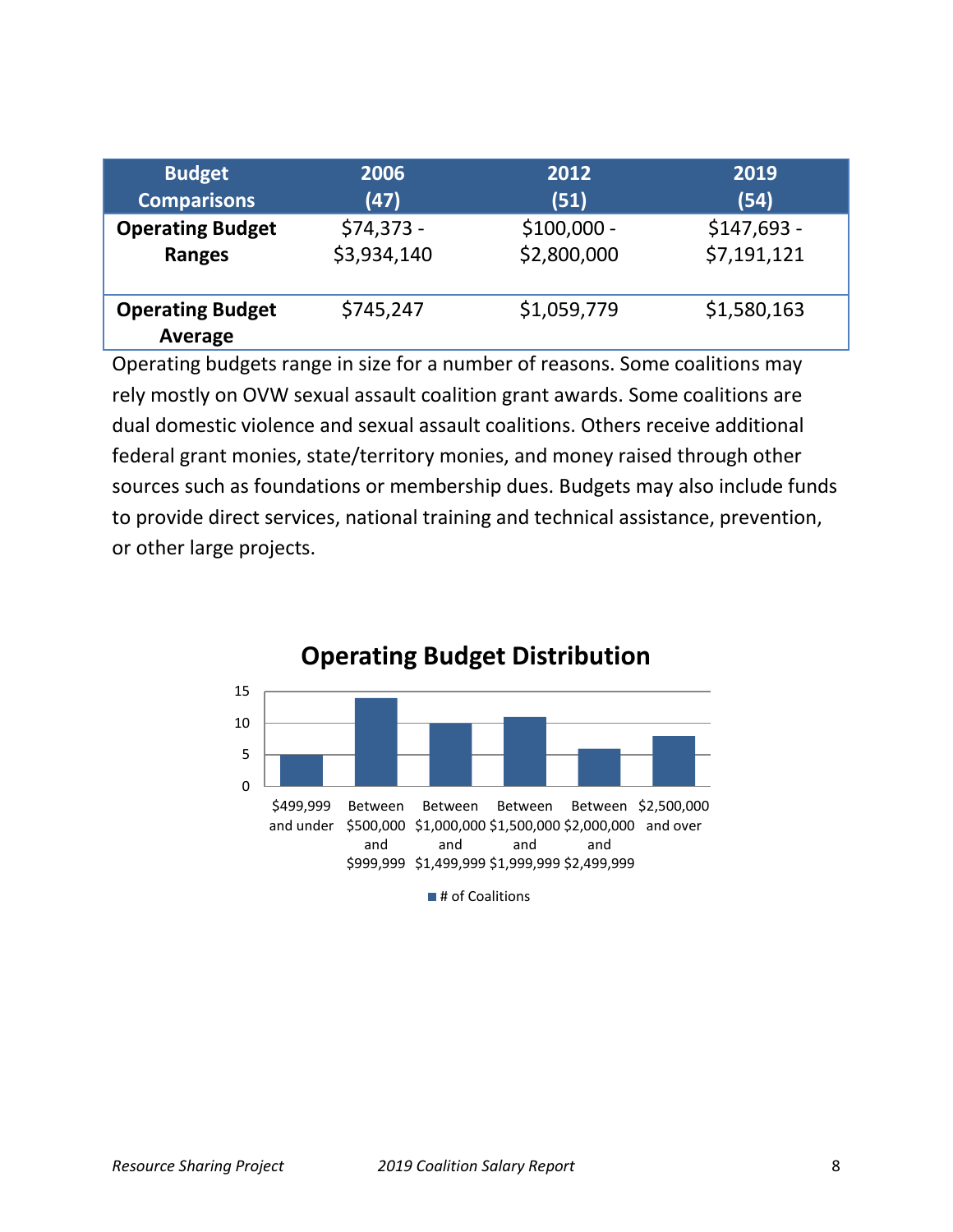| <b>Coalition Operating Budget</b><br>(Smallest to Largest) |             |             |  |  |
|------------------------------------------------------------|-------------|-------------|--|--|
| \$147,693                                                  | \$999,822   | \$1,800,000 |  |  |
| \$400,000                                                  | \$1,100,000 | \$1,900,000 |  |  |
| \$425,000                                                  | \$1,100,000 | \$1,901,395 |  |  |
| \$480,000                                                  | \$1,145,561 | \$1,902,378 |  |  |
| \$497,040                                                  | \$1,200,000 | \$2,000,000 |  |  |
| \$503,783                                                  | \$1,200,000 | \$2,200,000 |  |  |
| \$550,000                                                  | \$1,227,000 | \$2,215,583 |  |  |
| \$553,499                                                  | \$1,233,985 | \$2,376,000 |  |  |
| \$556,000                                                  | \$1,322,755 | \$2,467,218 |  |  |
| \$600,000                                                  | \$1,400,000 | \$2,507,086 |  |  |
| \$652,105                                                  | \$1,423,710 | \$2,552,555 |  |  |
| \$760,230                                                  | \$1,500,000 | \$2,600,000 |  |  |
| \$800,000                                                  | \$1,511,661 | \$3,200,000 |  |  |
| \$850,000                                                  | \$1,554,317 | \$3,348,072 |  |  |
| \$901,897                                                  | \$1,567,429 | \$3,568,849 |  |  |
| \$932,466                                                  | \$1,600,000 | \$3,900,000 |  |  |
| \$935,084                                                  | \$1,724,131 | \$7,191,121 |  |  |
| \$990,000                                                  | \$1,773,270 |             |  |  |